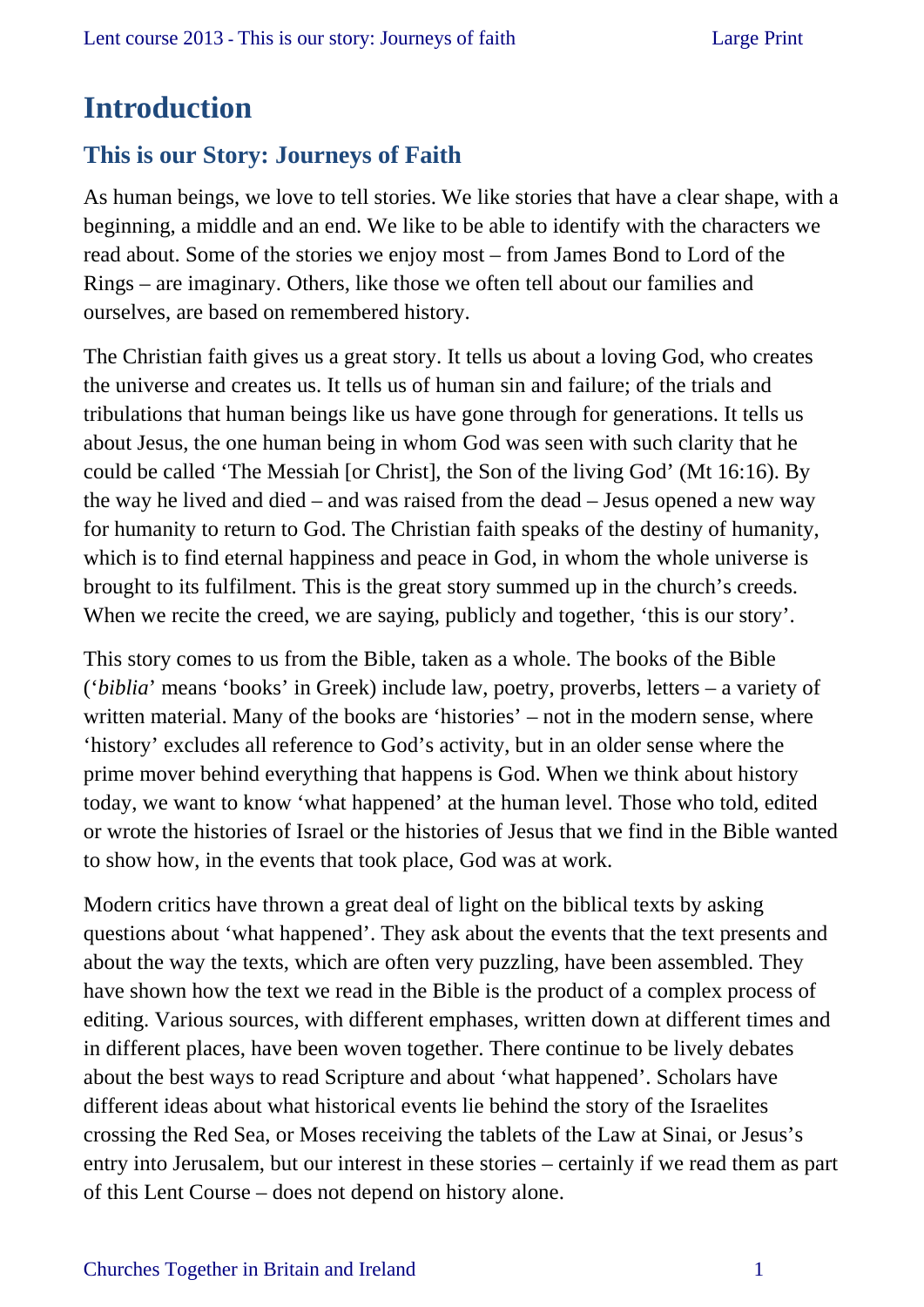For this course, I have adopted another, and in many ways older, approach to the biblical texts. It's the way Scripture has been read for hundreds of years by people of faith, who believed that these 'remembered histories' were written down primarily to help us – the readers in later generations – hear the Word of God, spoken to us in the Scriptures and interpreted in the light of Christ. When Paul shows the Roman Christians how Psalm 69:9 ('The insults of those who insult you have fallen on me') applies to Christ, he goes on, 'For whatsoever was written in former days was written *for our instruction*, so that by steadfastness and by the encouragement of the scriptures we might have hope.' (Rom:15:4).

The stories we shall study 'speak to us' about the experience of the Israelites, about Christ, and about our own lives. They speak to us in different ways, so there is much to be learnt by comparing the different ways in which they speak to different people. We are not the first to read them in this way. We are only the latest in a long line of people, both Jews and Christians, who have read these stories for illumination about the way God deals with humanity, and now deals with us. In doing so, we say 'this is our story'.

The stories we shall study in this Lent Course very definitely have a beginning, a middle and an end. The narrative of the escape of the Israelites from captivity in Egypt, through a mighty act of God, can be seen as the beginning of 'the people of Israel' who in a unique sense become 'the people of God'. Their identity is forged in the wilderness, especially when God enters into covenant with them at Sinai. 'The people of Israel' returned again and again to their wilderness years, remembering them as a time when they learned how to trust and be faithful to God in the most testing circumstances. The story of the creation of 'Israel' through their 'journey of faith' ends with the entry into the promised land – which is also a new beginning.

For Christians, the story of the Israelites' great journey through the wilderness is a vital part of the pre-history of the Gospel story. The four Gospels assume that if we know how God dealt with Israel, we can understand the story of Jesus better. God's dealing with humanity is consistent: Jesus gives us the key to a clearer and deeper understanding of passages in the Jewish Scriptures he would himself have known and thought about many times. We are told that after the resurrection, Jesus – as yet unrecognised by the two disciples making their way to Emmaus – 'beginning with Moses and all the prophets … interpreted to them the things about himself in all the scriptures' (Lk 24:27), and as he did so, the disciples felt their hearts 'burning' within them (v. 32). The way the New Testament refers to and reinterprets stories from the Jewish Scriptures suggests that Christians can also say 'This is *our* story': we can see these stories as, in anticipation, stories about Christ.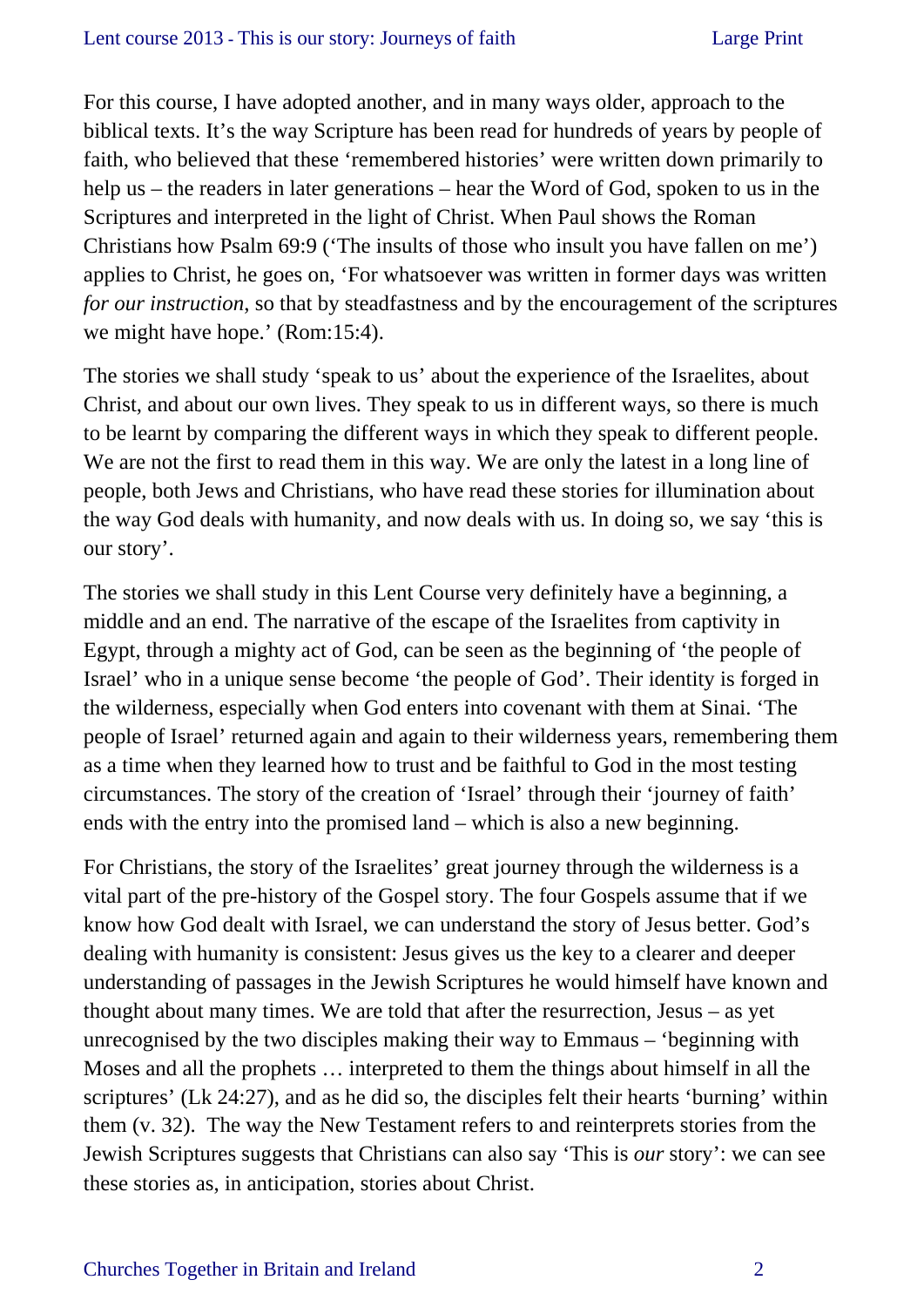#### Lent course 2013 **-** This is our story: Journeys of faith Large Print

There is another way in which Christians say, 'This is our story.' The passages we shall be studying, both from the Jewish Scriptures and the New Testament, help us to understand the journeys of faith that we make today. This is why we read and re-read them, both in church and individually: they were written 'for our instruction'. Since the church began, the stories in the Bible have helped Christians see our lives as a journey, like the journey of the Israelites through the wilderness. Our journey begins when we step out in faith, trusting in God alone; as it continues, we experience the ways in which God sustains us, giving us what we need to keep moving on, guiding us by his Spirit and his law, encouraging us on the right path, forgiving us when we do wrong; our journey ends when God brings us safely to the 'promised land' we have hoped to reach all our lives – in that end, there is also a new beginning. This is the story told by the church as a whole and, in some form or other, by every Christian as we make our unique journey of faith.

My aim, in writing this course, has been to help each one of us understand better the journey of faith to which we have been called both as a 'people of God' and individually. By saying, of the story of Israel and the story of Jesus, 'This is our story', we are saying that we want stories like the ones in the Bible, in which we see God at work in the past, to shape our lives today. We want to be part of the ongoing story of God's journey with humanity, the story of the church and of the whole world. In studying the Bible together, we learn more about how we can see our lives as 'journeys of faith' like those made by the Israelites, made by Jesus, and by all those who have gone before us trusting in God.

My prayer, in planning this course, is that the study material will enable members of ecumenical Lent Groups to say together, as we study the Bible and share our experience, 'This is our story'. I hope we shall all find encouragement for our 'journeys of faith' through the variety of Christian experience reflected in the broadcast Sunday Services, on the CTBI website and shared amongst those who meet in small groups. I hope we shall learn more about the extraordinary journeys of faith that many Christians are making today and that are bringing new life to our churches. I hope we shall find encouragement for the unique journey of faith to which each one of us is called by Christ.

#### **Nicholas Sagovsky**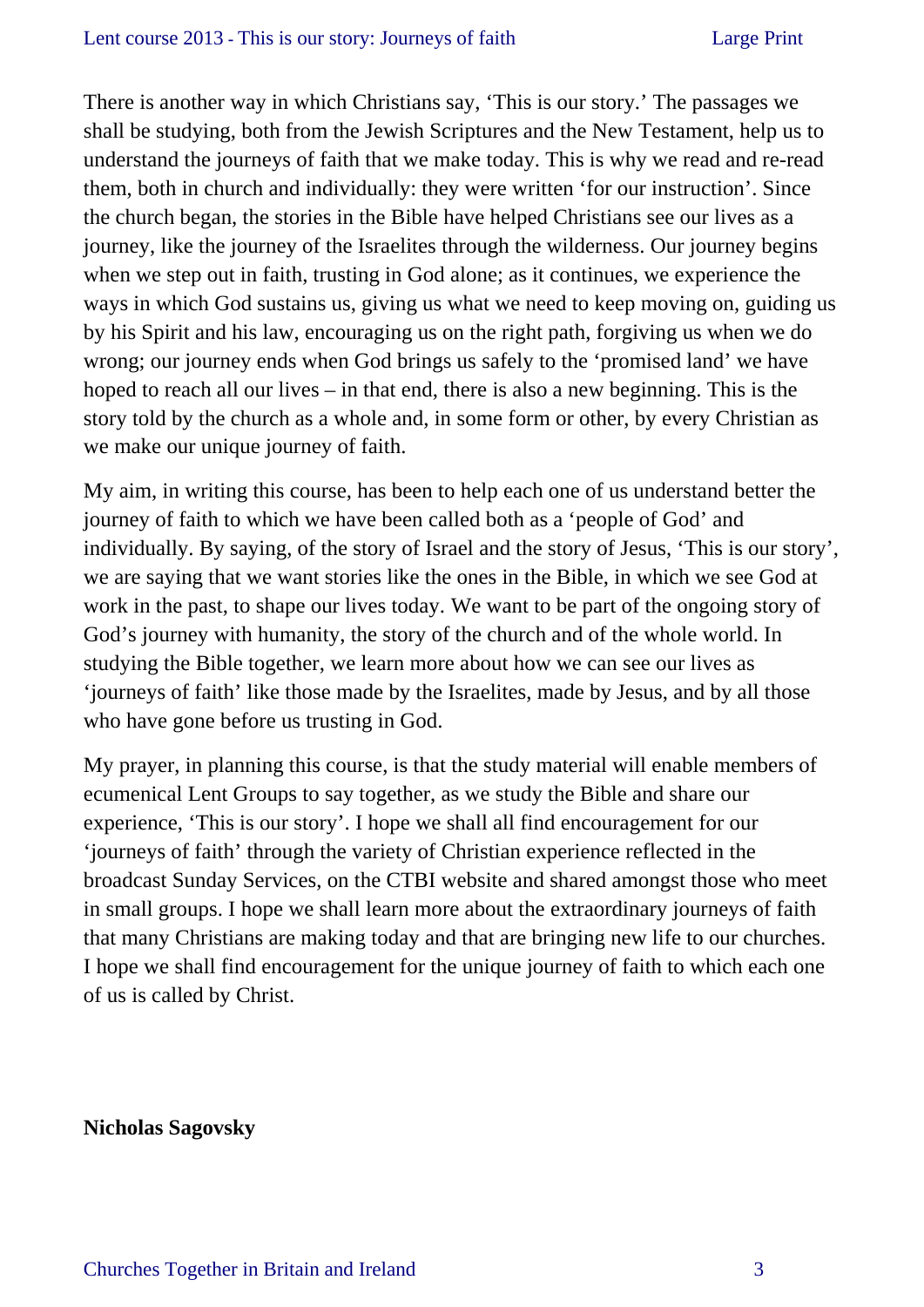# **Week 1: Rescued through Water**

'Rescued through water': Exod 14:21-30 (Crossing the Red Sea); Mark 1:9-13 (Jesus is baptized and driven by the Spirit into the wilderness). Discussion: 'What does it mean to be a baptized Christian'?

Topic for local radio: A personal journey through the wilderness

### **Jewish Scriptures**

For Jews, this is the story of how the descendants of Jacob (Israel) escaped from Egypt and became one people. The book of Exodus finds the Israelites living as slaves in Egypt. Their burdens have become too heavy to bear. God gives them a leader, Moses, with his assistant Aaron, to confront Pharaoh, and demand that he 'Let my people go'. Despite terrible plagues throughout the land of Egypt, Pharaoh refuses, until the last and most terrible plague strikes down the firstborn children of the Egyptians. The Israelites are spared by observing the ritual which became that of the Passover: the painting of the blood of the lamb around the doors of their houses to protect them from death by plague and the sharing of the Passover meal. Then they make their escape, pursued by the Egyptians.

The passage describes a great miracle: at God's command Moses stretches his arm over the waters of the Red Sea. A way opens up for the Israelites to cross safely. The Egyptians follow and are bogged down in the mud. Then Moses stretches out his arm again and the waters close over the Egyptians. 'Thus the Lord saved Israel that day from the Egyptians.'

### **New Testament**

The story of the baptism of Jesus comes in all four Gospels (Mt 3:13-17; Mk 1:9-13; Lk 3:21-22; Jn 1:32-34, which only hints that Jesus was baptized, though John 3:22 says that Jesus himself 'baptized'). All the gospels link the baptism of Jesus with the ministry of John the baptizer, and with witness as to who Jesus is: in Mark, Jesus sees the heavens 'torn apart' and the Spirit descending like a dove, and he hears a voice saying, 'You are my Son, the Beloved; with you I am well-pleased.' There are variations of this at Mt 3:16-17; Lk 3:22 and Jn 1:32-4.

 In the three other gospels, by the time we come to Jesus's baptism we have already been given a good deal of information about him. In Mark, the story of John the baptizer and the baptism of Jesus opens the gospel. Unlike the other three gospelwriters, Mark gives us no pre-history. This is the beginning of the good news of Jesus Christ, the Son of God (Mark 1:1).

Mark gives us a very brief account of Jesus's baptism, and then tells us that 'the Spirit immediately drove him out into the wilderness'. This mention of the 'wilderness' or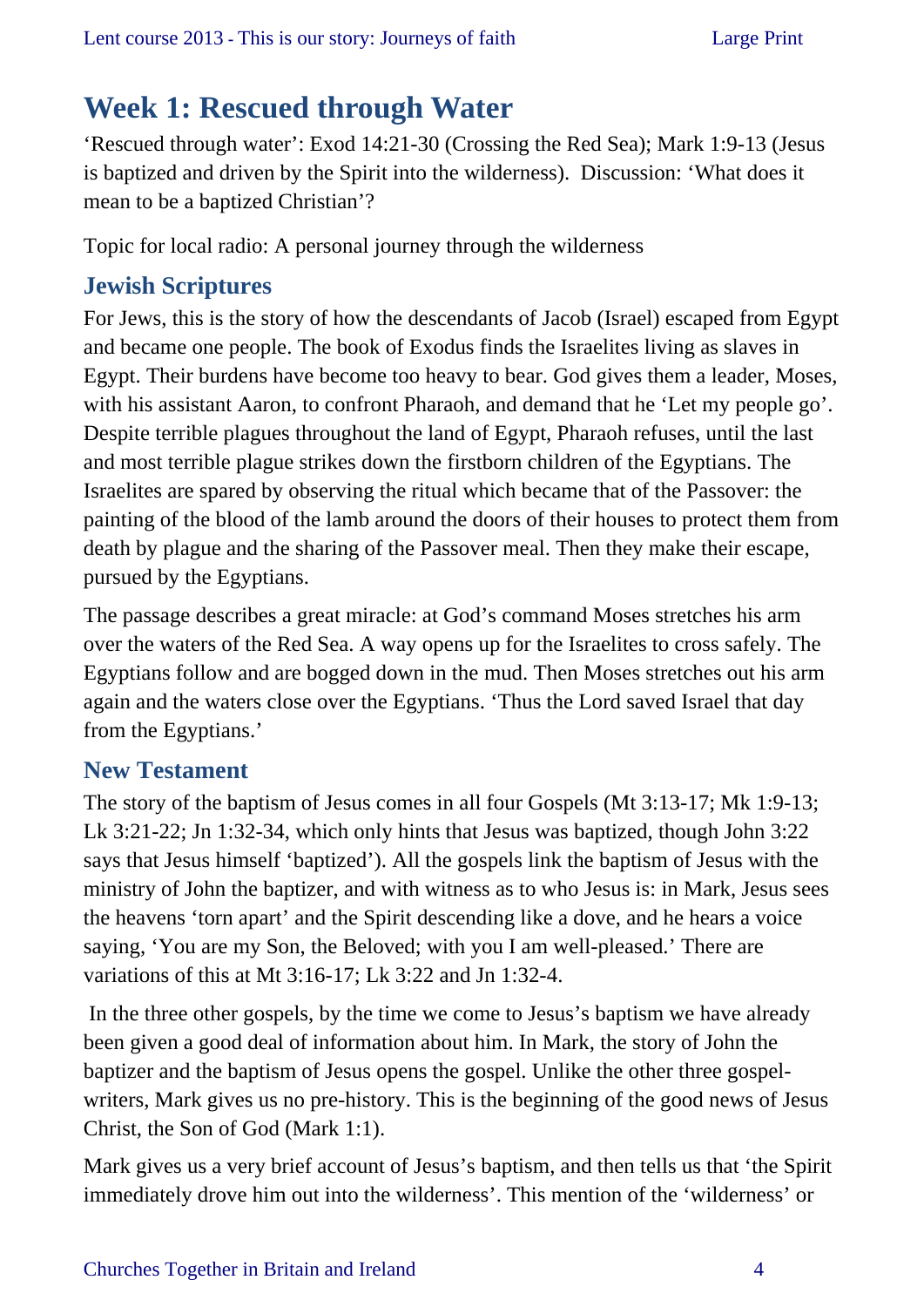'desert' and the mention of his being there 'forty days' (or 'a long time') turns the story of the baptism of Jesus into an echo of the crossing of the Red Sea. It is clear that the time Jesus spent in the wilderness 'tempted by Satan' is all part of the good news. The Spirit is guiding Jesus just as the Israelites were guided by God to pass through the Red Sea so that they might be rescued from slavery in Egypt.

### **The Church**

From early days, the church made links between the rescue of the Israelites through the Red Sea and the rescue of Christians through the waters of baptism. When new Christians are baptized by total immersion, it's easy to see why. Baptism – passing through the waters – represents 'death and resurrection' – death to the old life and the beginning of a new life in Christ (cf. Rom 6:4). In baptism, believers are seen to be adopted as children of the Father: this is the moment when God says to the new Christian 'You are my daughter …', or 'You are my son … the Beloved; with you I am well-pleased'. In that moment, our lives are opened fully to God's Spirit, who begins to guide and strengthen us in a new way through life's difficulties and temptations. It's the beginning of our journey towards the promised land.

### **Questions you may wish to use in discussion**

- 1. The story of the Crossing of the Red Sea story is of great importance for the Jewish people. Why do you think this is so?
- 2. Why do you think Jesus chose to be baptized?
- 3. Some Christian churches baptize infants and some baptize only adults. What is the advantage of baptizing infants, and what of baptizing only adults?
- 4. How do you think an Egyptian Christian would read the story of the crossing of the Red Sea?
- 5. It is said that when Martin Luther doubted whether he was on the right path, he wrote out in chalk the words 'baptizatus sum' ('I have been baptized'). Why do you think he did this and what can we learn from it?
- 6. If you were in danger today, would you pray for God to rescue you?
- 7. Are there ways in which the members of your group can see the stories we have discussed this week reflected in their own journey of faith?

### **Prayer**

Lord God, who led your people safely through the waters of the Red Sea and into the wilderness, give to all who have been baptized into Christ grace to trust you throughout our journey of faith, especially when our path gets harder and we are tempted to turn back, through Jesus Christ our Lord, who was baptized, tempted as we are, and never failed to trust in you. Amen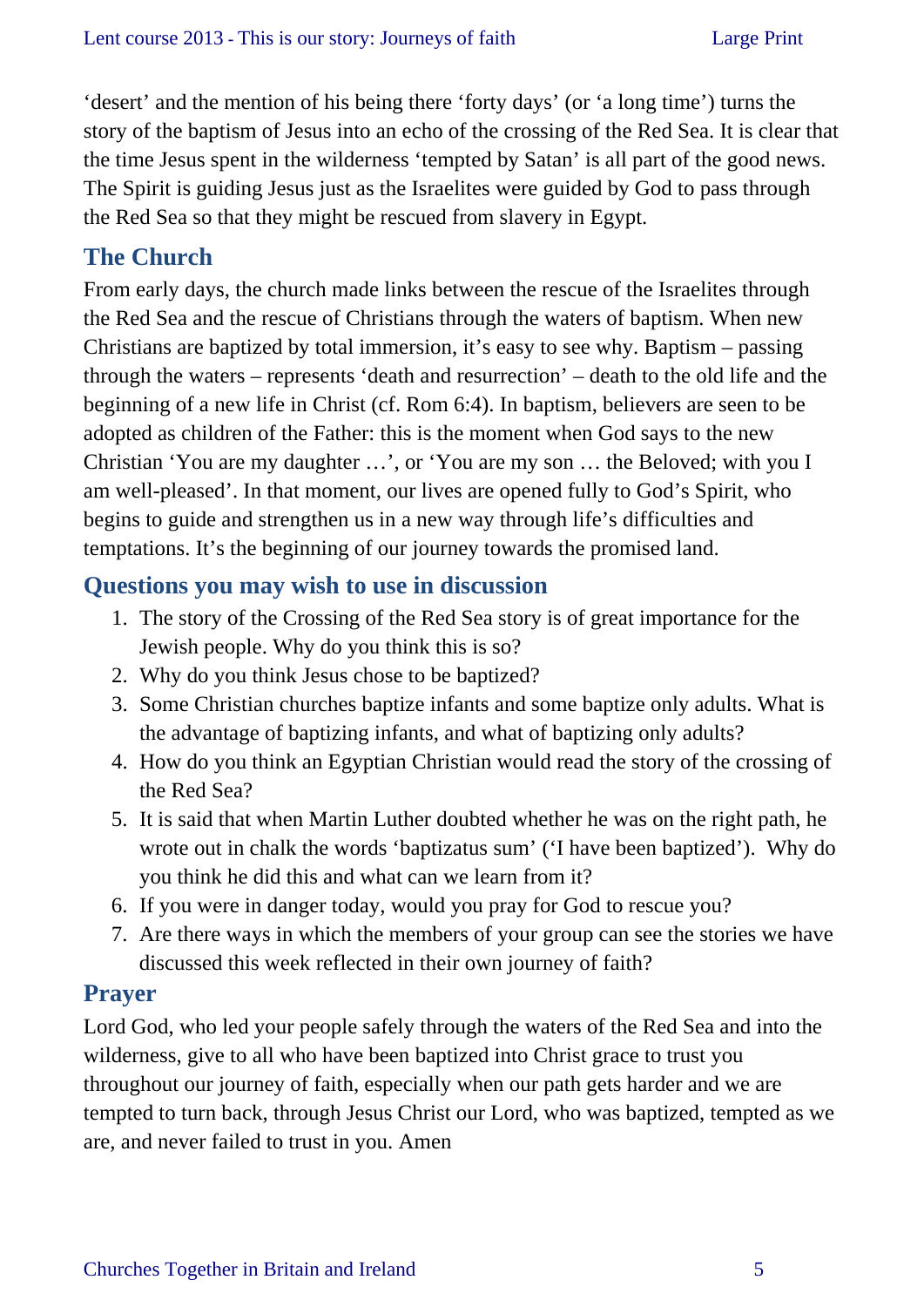# **Week 2: Guided by God's law**

'Guided by God's law': Exod 20:1-20 ('Ten commandments'); Rom 13:8-10 ('The law of love'). Discussion: 'What laws do Christians have to keep?'

Topic for local radio: A personal journey towards a different life

### **Jewish Scriptures**

More than three months after escaping from Egypt, the Israelites come to Mount Sinai which has traditionally been identified with Jebel Musa in the Arabian peninsula. This is where the events which constituted the Israelites as, in a unique sense, the 'people of God' take place. In Exodus 19, we read of thunder and lightning, cloud, fire and smoke, and the blast of a trumpet on the mountain, when the Lord descends to meet with Moses and Aaron. This is where they are given the ten commandments (Exod 20:1-17) to guide the people.

In the Exodus story, a more detailed series of commandments is given (chapters 20- 23) before the pivotal account of the establishment of the covenant between God and the Israelites. The Israelites commit themselves to keep the law of God, and Moses and Aaron, with seventy-two of the Israelite leaders (24:9) receive on the mountain a vision of 'the God of Israel' in his heavenly glory (24:10). Moses is also told precisely how to make the tabernacle or 'tent of meeting' in which God is to be worshiped and how to consecrate priests who will pray and sacrifice on behalf of the whole people.

Moses is away so long that Aaron and the people turn to idolatry (a sin against the first commandment). They make a golden calf and begin to worship the idol they have created (32:1-8). On his return, Moses is horrified: he smashes the stone slabs on which the commandments are written and pulverises the golden calf (32:19-20). Israel must be totally purged from its sin. Only then can Moses return to God in penitence on their behalf and receive, once more, the tablets of the law. The Israelites must now set out from Sinai, having renewed their covenant with God, carrying with them their 'tent of meeting' or 'tabernacle', guided by God in a pillar of cloud by day and of fire by night (13:21-2, cf. 40:38), and committed to the keeping of God's law.

### **New Testament**

In the New Testament, Jesus shows immense respect for God's law, but he also shows a freedom of interpretation that means (despite Mt 5:18) he is not bound to the 'letter of the law'. His actions – such as healing on the sabbath (cf. Mark 3:4) – show he is committed to observing the 'spirit of the law', using the law to guide him and his followers in doing God's work (Mt 5:17ff.). Paul follows this line in his extended discussion of the relation between law and grace in the Epistle to the Romans (and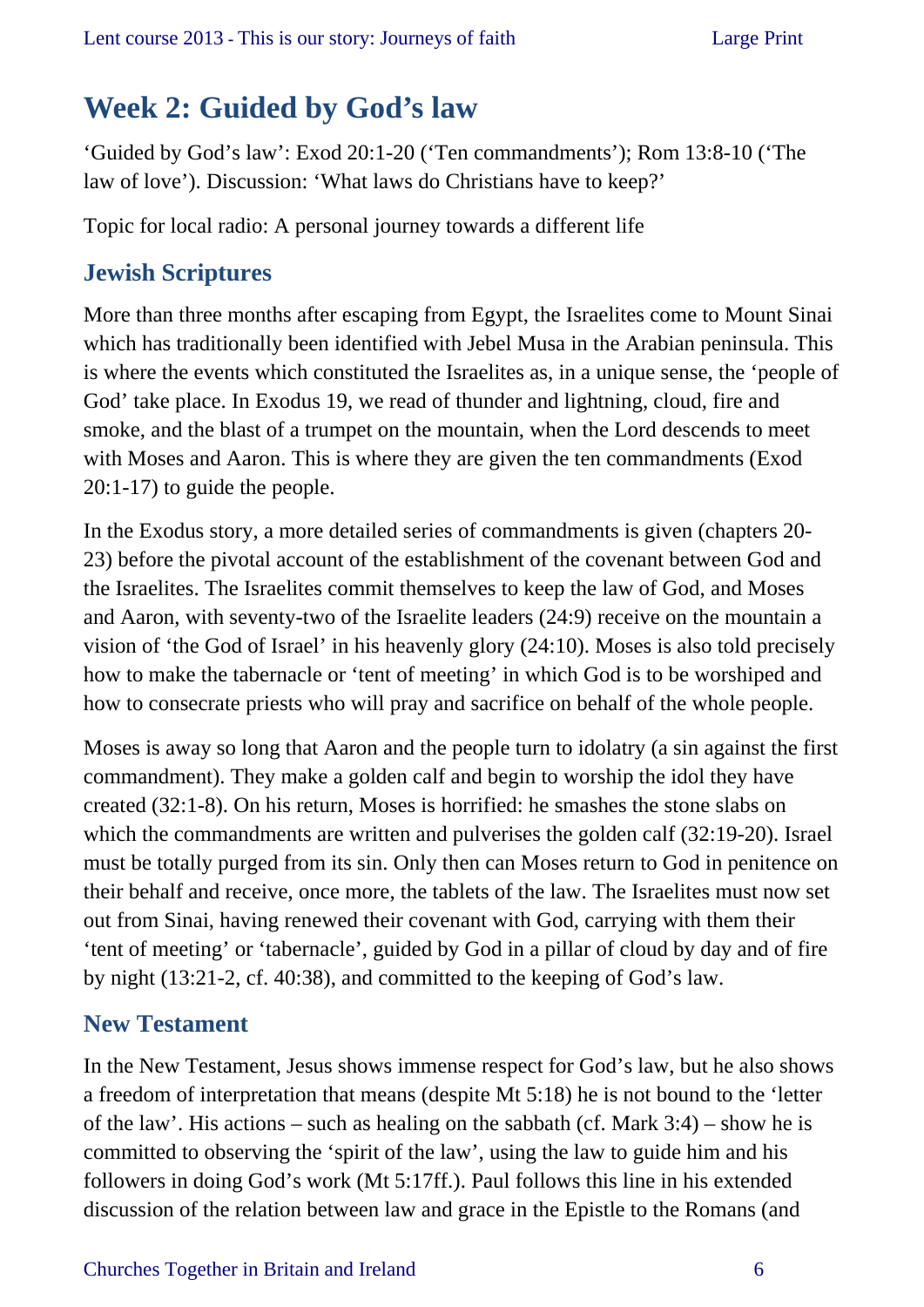more briefly in Galatians). A Jew himself by race, he claims that in what he now says about Christ, 'we uphold the law' (Rom 3:31). In speaking of his 'kindred according to the flesh', he says, 'They are Israelites, and to them belong the adoption, the glory, the covenants, the giving of the law, the worship, and the promises; to them belong the patriarchs, and from them, according to the flesh, comes the Messiah' (9:4-5).

What he goes on to say, though, is that he is now concerned not so much with the 'flesh' as with the 'spirit'. What concerns him, in discussing the law, is the 'spirit of the law'. This he sums up in Romans 13:8-10 in one word: 'love'. In saying this, Paul is echoing what Jesus says, when he is asked 'Which commandment in the law is the greatest?' and he replies, '"You shall love the Lord your God with all your heart, and with all your soul, and with all your mind." And a second is like it: "You shall love your neighbour as yourself." On these two commandments hang all the law and the prophets' (Mt 22:36-40).

Paul echoes Jesus's teaching on the first commandment in Romans 12:1 ('present your bodies as a living sacrifice, holy and acceptable to God, which is your spiritual worship') and then he echoes Jesus's teaching on the second commandment when he says, 'Love does no wrong to a neighbour… for love is the fulfilling of the law' (13:10).

### **The Church**

From the early days of the church, those who were going to be baptized as adults were prepared very carefully, to make sure they understood what the church teaches about Jesus and about the Spirit before they publicly committed themselves by being baptized into Christ and opened themselves publicly to share in the Holy Spirit. Much of this teaching concentrated on the Apostles' Creed, which begins 'I believe' and which summarises what it is that someone who becomes a Christian gives their free assent to: in summary, that 'Jesus is Lord'. An important part of this teaching was – and still is – teaching about how to follow Jesus in daily life. This is where the teaching of the 'ten commandments' comes in. All our lives as Christians we go on learning, often through our mistakes, how God's commandments – such as the ten commandments and the ethical teaching of the New Testament – can be our guide in life. We learn by experience how to identify when we have strayed off the path that they show us. Sometimes, we can't see how they apply in particular difficult situations and we are genuinely uncertain how to follow the 'way of love'. At such times we need to pray for the guidance of God's Spirit. At other times, the way to follow God commandment is quite clear but we don't want to obey. Then we need to pray for the strength of God's Spirit. The New Testament teaches that God's law is a gift to all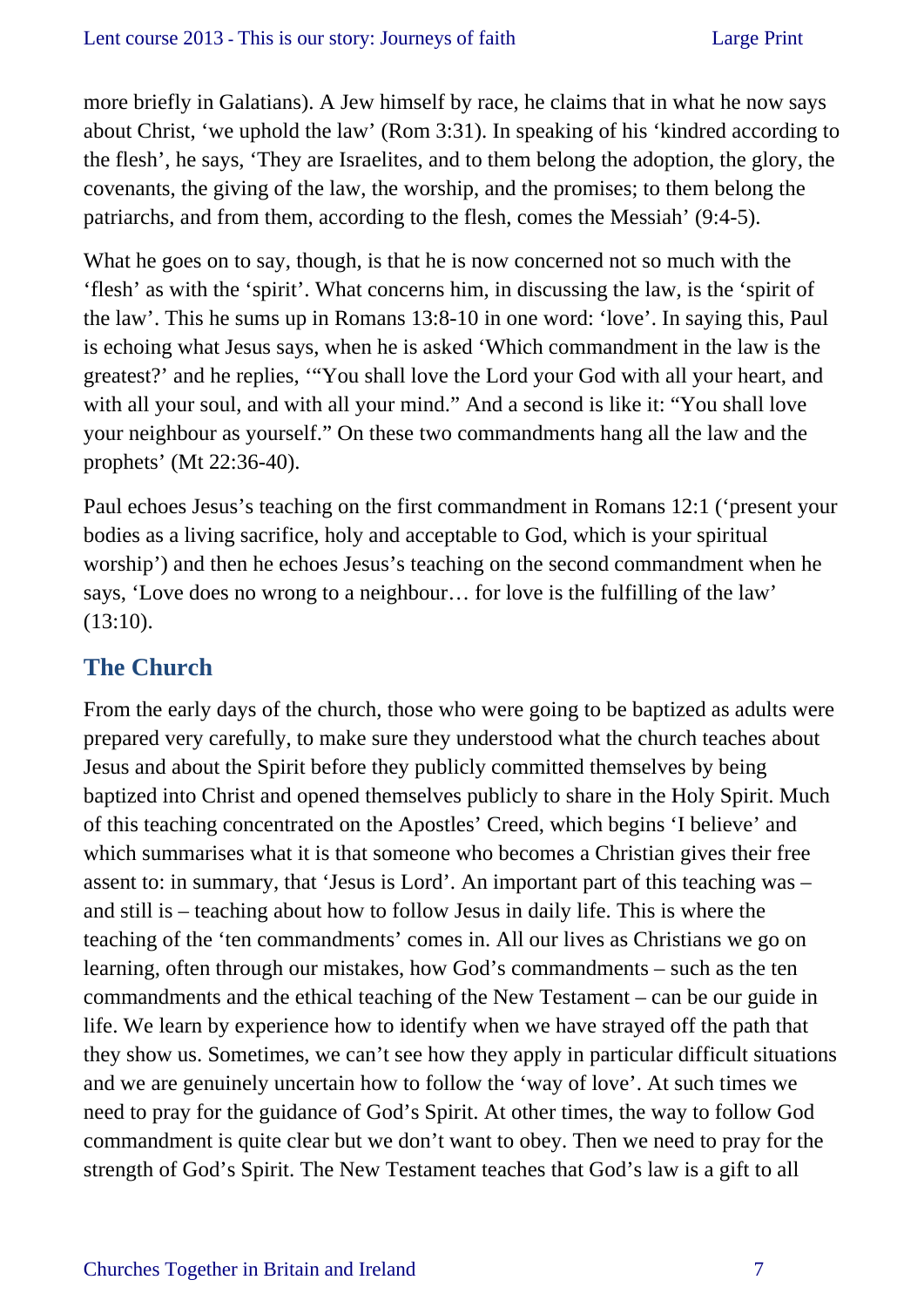people, and especially to those who are bound in covenant to him, but that, if we are to be guided by God's law, we need God's Spirit to keep us on the right path.

### **Questions you may wish to use in discussion**

- 1. Should religions be telling us which laws we have to keep today?
- 2. Is it right that the ten commandments are a gift to all people, or are they only for Jews and Christians?
- 3. What does it mean, in practice, to 'love God'?
- 4. Saint Augustine said, 'Love and do what you like.' Was he right?
- 5. What should be taught about 'God's law' in church schools?
- 6. Do Christians always have to keep the law of the land?
- 7. Are there ways in which the members of your group can see the stories we have discussed this week reflected in their own journey of faith?

#### **Prayer**

Lord God, who gave your covenant people the gift of the law to guide them on their journey, may we go on learning, as we journey on in faith, how to love you with all our heart, soul and mind, and our neighbours as ourselves, through the power and guidance of your Holy Spirit, *Amen*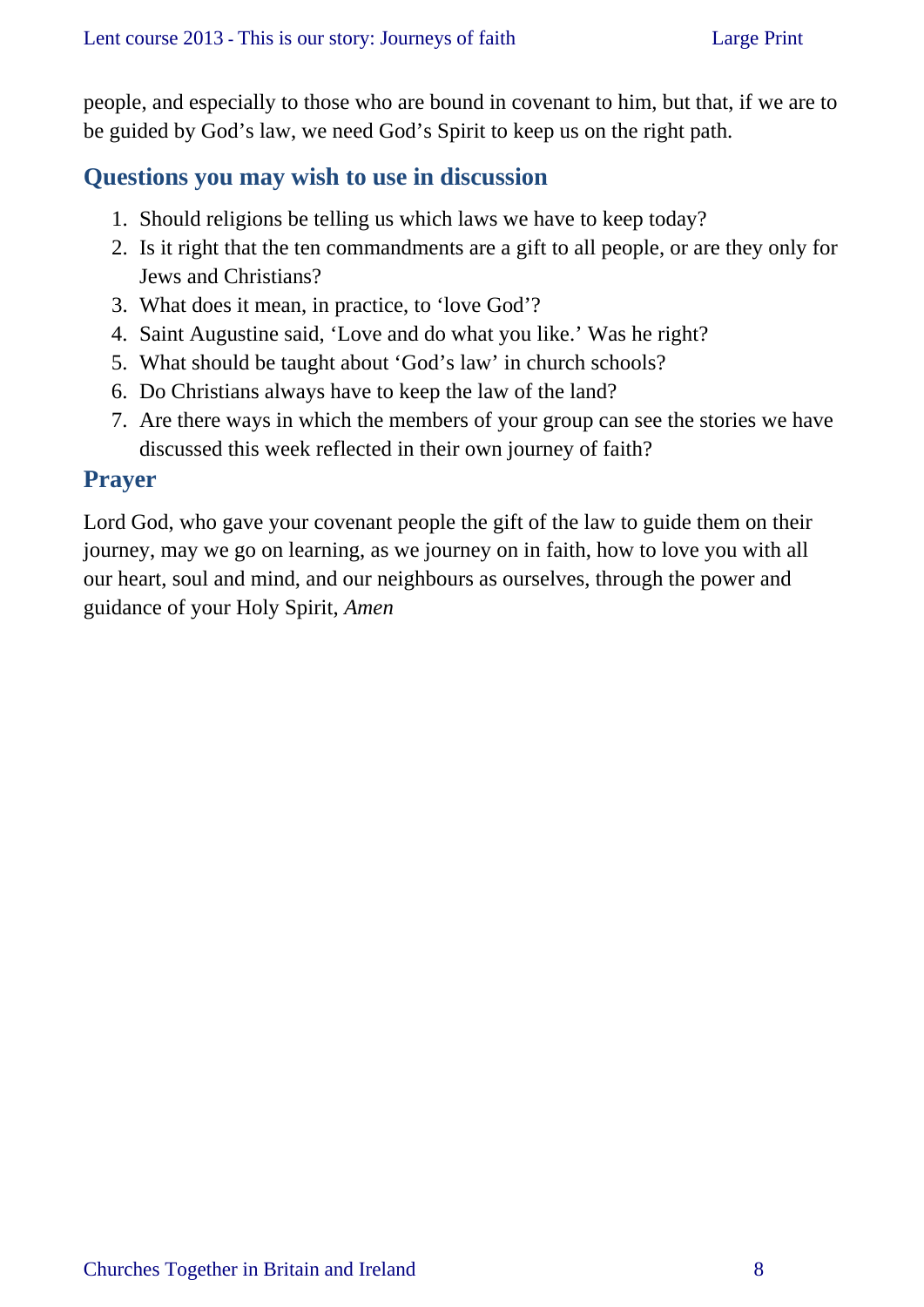# **Week 3: Fed by the Bread of Heaven**

'Fed by the Bread of Heaven': Exod 16:2-5; 13-21a, 35 (Manna); John 6:30-35 ('I am the Bread of Life'). Discussion: 'What does it mean to us to share in the eucharist?'

Topic for local radio: A personal story of hunger and being fed

### **Jewish Scriptures**

The Israelites who crossed the Red Sea safely must have moved very slowly through the heat and barren land of the Sinai desert. After three days, they badly needed water, but the only water they could find was undrinkable. In Exodus, we read that God provided a piece of wood for Moses to throw in the water and then they were able to drink it. When the Israelites needed drink, it was provided for them. At Elim (15:27), they found 'twelve springs' of water – water in abundance.

When, after six weeks in the desert, they had moved on again, as they looked back on the plentiful meat and bread in Egypt, they were full of complaints against Moses and Aaron for bringing them out into the wilderness to die. God's response is to promise 'bread from heaven', with enough for each day's need and on the sixth day enough for two days.

This is what happened: in the evening small birds called 'quails' that could be eaten came around the camp; then, in the morning, the ground was damp, and there was an edible substance which looked like frost and tasted like 'wafers made with honey' (v.31). The Israelites called this 'manna'. In this way, God provided both the drink and the food they needed to sustain them in the desert.

### **New Testament**

In John's Gospel, Jesus offers a number of 'signs' to show who he is. When the five thousand people are fed with five barley loaves and two fish (6:11) this is interpreted as a 'sign'. The crowd who follow Jesus are reminded of the way their 'ancestors' were fed with manna in the wilderness. Now, Jesus is giving people 'bread from heaven'. (In Mark's story of the feeding of the four thousand [8:19], the disciples ask, 'How can one feed these people with bread here in the desert?'). In the Fourth Gospel, Jesus tells the crowd, it wasn't Moses who provided 'bread from heaven', but 'the Father'.

Jesus goes on to hint strongly that he is God's gift to the Israelites of his day: 'For the bread of God is that which comes down from heaven and gives life to the world.' 'Sir', they say, 'Give us this bread always.' This is when Jesus says, 'I am the bread of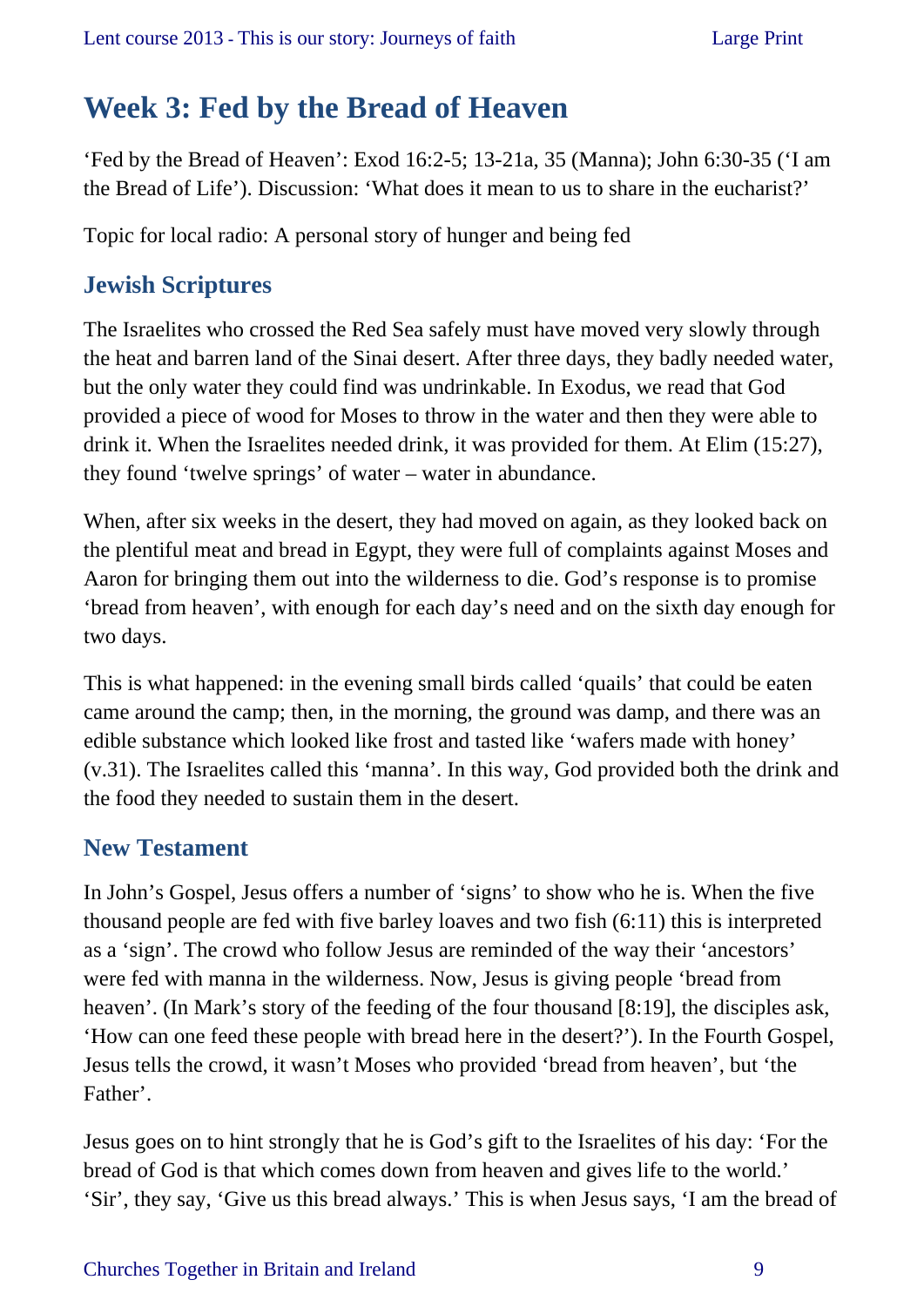life. Whoever comes to me will never be hungry, and whoever believes in me will never be thirsty.'

Unlike the other three gospels, the Fourth Gospel gives us no account of the Last Supper, with Jesus's words 'This is my body' and 'This is my blood' (and in Matthew 26:26, 'Take, eat; this is my body.') The equivalent in the Fourth Gospel is the continuing discussion in chapter 6, where Jesus says, 'I am the living bread that came down from heaven. Whoever eats of this bread will live for ever; and the bread that I will give for the life of the world is my flesh' (v. 51). For Christians, who share in the eucharist regularly, it very hard not to see this as a reference both to the manna and to the bread of the eucharist.

### **The Church**

In I Corinthians 11:23-25, Paul introduces his account of the words of Jesus at the Last Supper with the words, 'For I received from the Lord, what I also delivered to you.' He then goes on to quote essentially the same words as those in Luke (22:19): the Lord 'took a loaf of bread, and when he had given thanks, he broke it [and gave it to them saying], "This is my body which is [given] for you. Do this in remembrance of me."

Both Paul and Luke speak of Jesus's words as a command to remember him in this way. There has, of course, been much debate as to what Jesus meant, and how sharing the bread and the wine of the eucharist brings us into communion with Jesus and with each other. What almost all Christians agree on is that the eucharist is a sacrament: it is a means of communion – or communication – between God and the church. Sharing the eucharist brings us together as 'the body of Christ'.

What we need to sustain us on our journey of faith is Christ, and in the eucharist we are nourished by Christ; we 'feed on Christ'. In this sense, we can speak of the bread which we share in the eucharist as the 'bread of heaven' and we can be confident that as we feed on this bread, we receive the nourishment we need for our journey through the wilderness of this life to the promised land.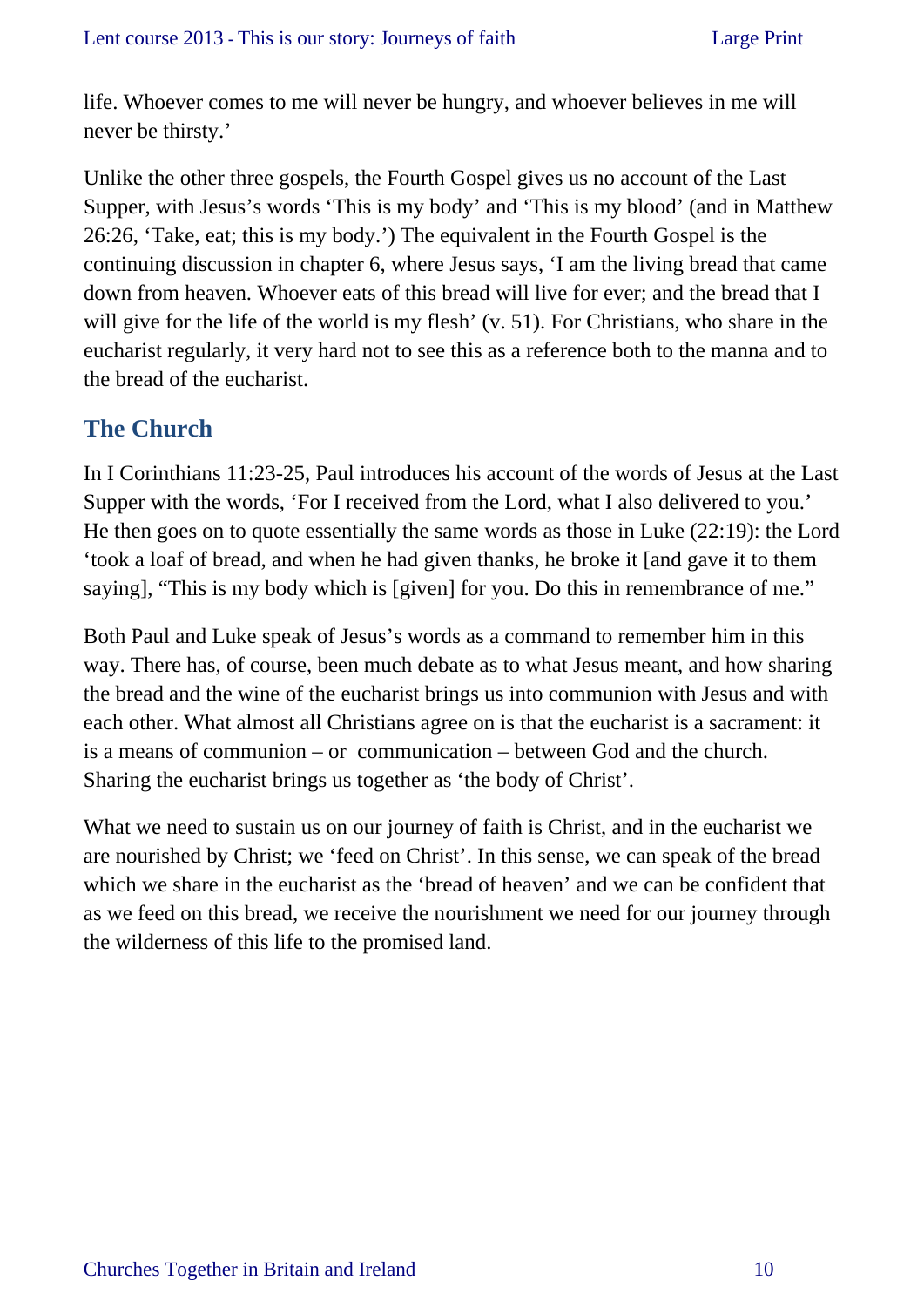### **Questions you may wish to use in discussion**

- 1. The story of the Manna in the wilderness is of great importance for the Jewish people. Why do you think this is so?
- 2. Why do you think the Fourth Gospel tells us that Jesus said, 'I am the bread of life?'
- 3. The understanding of the eucharist (or Lord's Supper) is different in different church traditions. From your experience of your church tradition, could you speak of the bread of the eucharist as 'the bread of heaven' and, if so, what does that mean for you?
- 4. If you could never share the eucharist again with your Christian sisters and brothers how much do you think you would miss it? How much, then, do we miss by not sharing the eucharist with all our brothers and sisters in Christ?
- 5. What is the link between the idea of the 'bread of heaven' and the petition in the Lord's Prayer: 'Give us today our daily bread'?
- 6. Are food banks and similar initiatives God's way of feeding the hungry in Britain today?
- 7. Are there ways in which the members of your group can see the stories we have discussed this week reflected in their own journey of faith?

### **Prayer**

Lord God, who provided food for your covenant people to sustain them in the wilderness, give us the bread we need to nourish both our bodies and our souls, and make us generous in caring for all who go hungry because of human greed and indifference, through Jesus Christ, our living bread, Amen.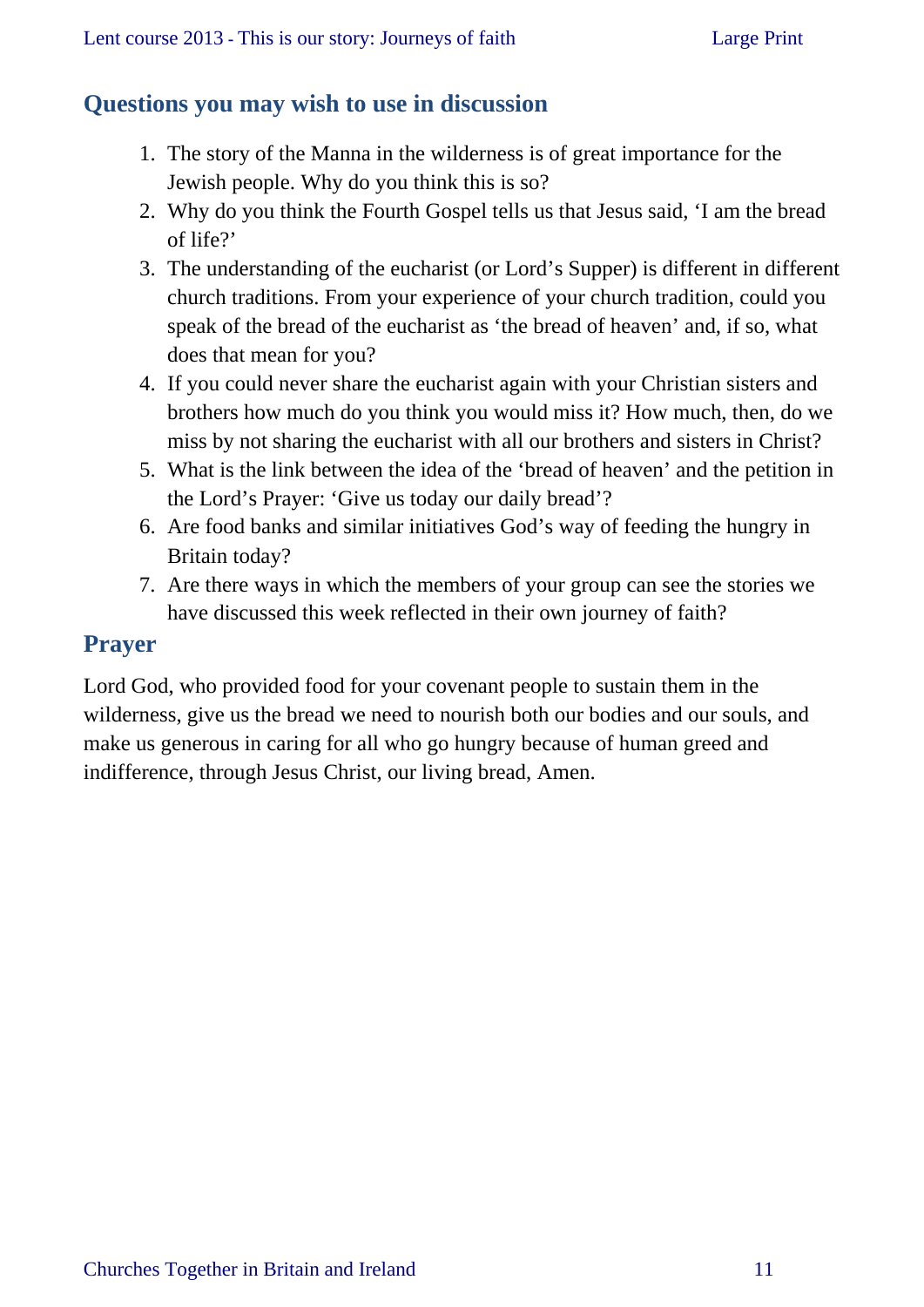### **Week 4: Singing in the Wilderness**

'Singing in the Wilderness': Exod 15: 20-22 ('Miriam'); Luke 1:46 -53 ('Magnificat'). Discussion: 'What do Christians have to sing about?'

Topic for local radio: A personal story of how music and faith helped overcome difficult times

### **Jewish Scriptures**

The women who took part in the Exodus and journey through the wilderness are, in the biblical story, almost entirely invisible. If we are to think in terms of 'forty years' there must have been a whole generation of women who grew to adulthood, many who married and gave birth, parents who cared for children and young people who grew to adulthood, all in conditions of extreme difficulty. What did they have to sing about? At one key point, after the terrifying crossing of the Red Sea, we glimpse Miriam, held by tradition to be the sister of Moses and Aaron (Num 26:59; 1 Chr 6:3), taking a tambourine and leading the women in singing and dancing as they praise God. We are told almost nothing about her except that she is a 'prophet', which indicates that she has been given a special gift of openness to God's spirit and speaking or singing about the works of God. Moses is also, later, spoken of as a 'prophet' (Dt 34:10).

It is possible that Miriam is to be identified with the unnamed elder sister of Moses who watched over him as a baby when he was left among the bulrushes and rescued by Pharaoh's daughter (Exod 2:4-7). Her song appears to echo the song of Moses (Exod 15:1-17), and it may be that what we have is merely the remnant of a longer song of praise for God's mighty acts, which was originally very like the song of Moses. Two other women in the Jewish Scriptures have lengthy songs: Deborah, who is also a prophet (Jg 5:1-31) and Hannah, who perceives the gift of her son, Samuel, as one of God's 'mighty acts' (1 Sam 2:1-10).

Immediately after the triumphant crossing of the Red Sea, the Israelites set out into the wilderness.

### **New Testament**

At the beginning of Luke's Gospel, we meet a young woman called (in Greek) 'Mariam' – which would have been in Hebrew or Aramaic 'Miriam'. She is given the news by an angel that, though she is not yet married, she will bear a 'Jesus' (in Hebrew or Aramaic, 'Joshua'). Just as Mary's name echoes that of the first woman prophet in the Hebrew Scriptures, so that of Jesus echoes the name of the leader who succeeded Moses and brought the Israelites out of the wilderness into the promised land. When Mary visits her cousin Elizabeth, who is pregnant with the child who will become 'John the baptizer', like the women of the Hebrew Scriptures, she sings a song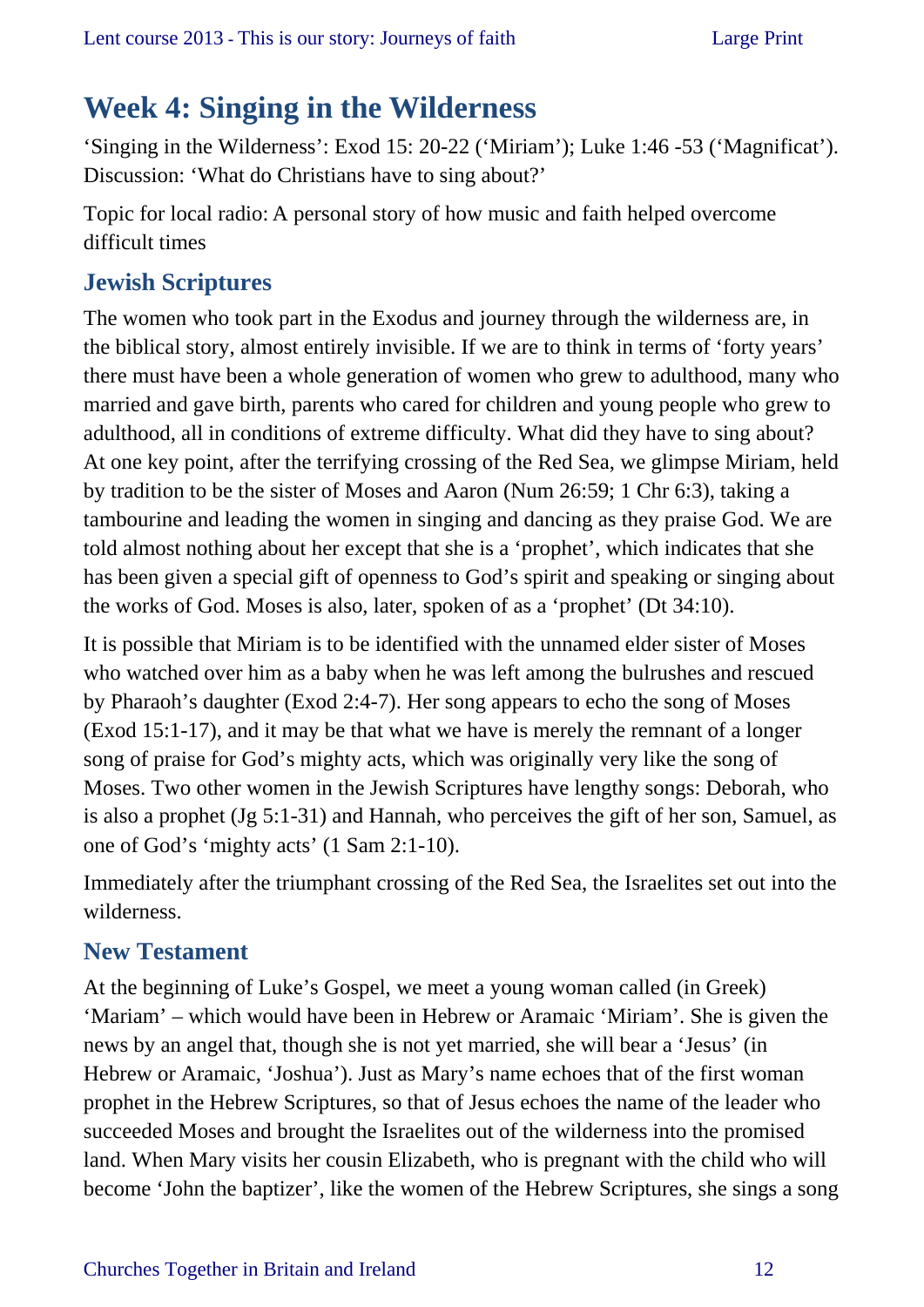in praise of the mighty acts of God. The themes echo those of other, earlier songs sung by women: the 'mighty acts' of God, which scatter the powerful enemies of Israel and lift up the 'lowly' in his service. Mary, like the prophetic women who have gone before her, rejoices in the unexpected way God proves himself faithful to his promise. The prophet Anna joins in her rejoicing (Lk 2:36-8). It is left to Simeon, also a prophetic figure, to speak about the cost of parenthood to Mary: 'a sword will pierce your own soul too' (Lk 2:35). Being the mother of a child such as Jesus is, in some ways, a call to set out into the wilderness.

### **The Church**

The church continues to struggle truly to recognise the God-given ministry of women. It celebrates the prophetic voice of women in both the Hebrew Scriptures and the New Testament. The role of Mary, as the mother of Jesus, is vital for our understanding of what it means, in the power of the Spirit, 'to bring Christ into the world'. Following the tradition of the early church, for many Christians the Magnificat ('Miriam's song) has a central position in Evening Prayer. It gives us words to celebrate the mighty acts of God, and God's faithfulness to his promise as we face the hardships of the wilderness. In our generation, we join in calling Mary 'blessed' (48) because she is such an example of God's faithfulness to humanity and humanity's joy in God. The Magnificat is above all, for women and men, a song of hope, a song to sing in the wilderness.

### **Questions for discussion:**

- 1. Why do we learn so little about the experience of women like Miriam in the story of the Exodus and wilderness wandering?
- 2. What part does Miriam/Mary play in the worship of your own church tradition?
- 3. Can Mary be a role model for men as well as women, for the childless as well as parents?
- 4. To what extent was Mary's vocation a call to 'enter the wilderness'?
- 5. What do we learn in the Scriptures about Mary's 'journey of faith'?
- 6. How can faith help us through a hard time, for example a time of depression?
- 7. Are there ways in which the members of your group can see the stories we have discussed this week reflected in their own journey of faith?

### **Prayer**

Lord God, whose servants Miriam, Hannah and Mary rejoiced in you as their saviour and deliverer, teach us with them to sing our 'magnificat' wherever you may lead us and whatever you may ask of us, through Jesus Christ, in whom all your promises find their 'yes' and we are emboldened to say, Amen.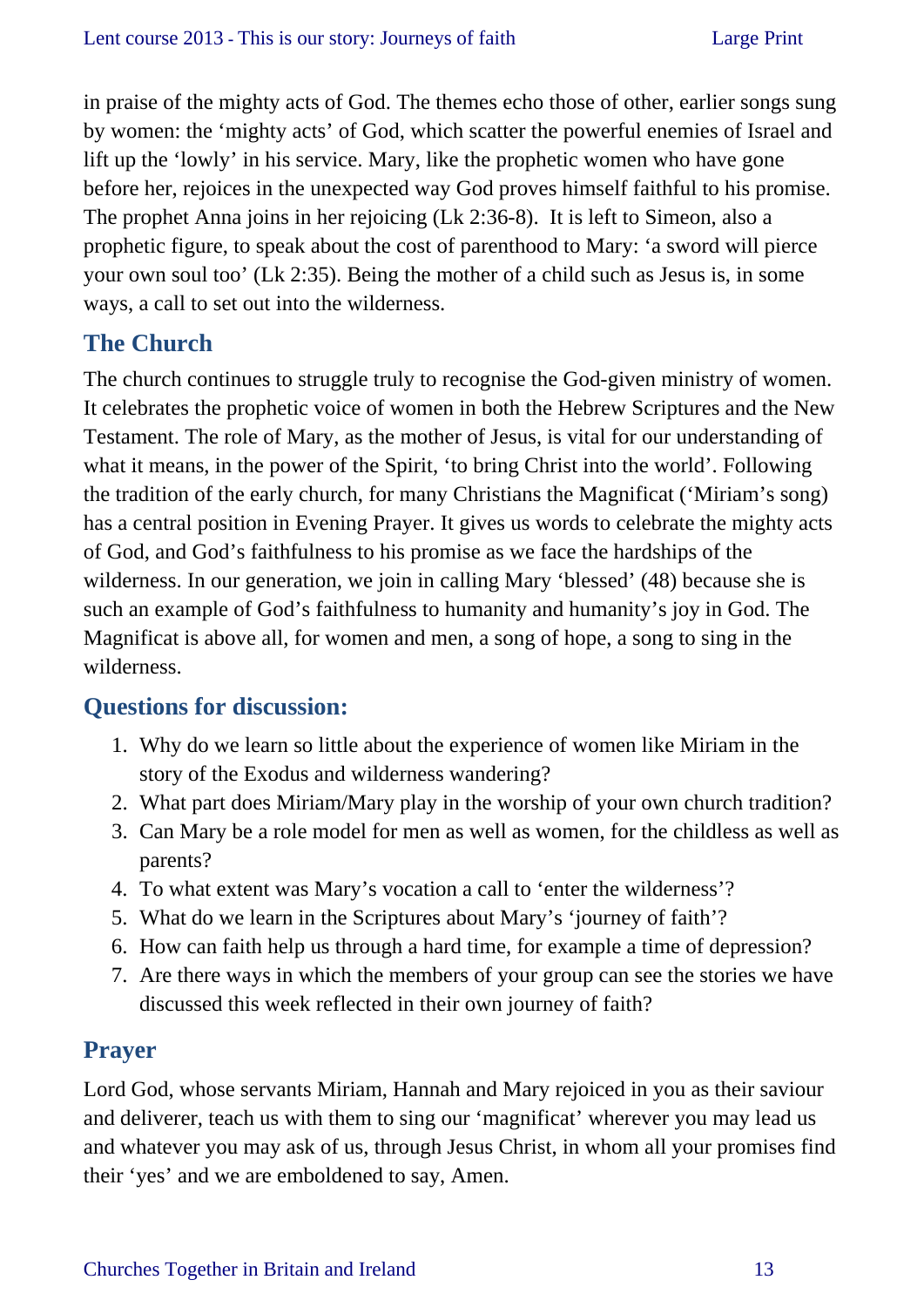# **Week 5: Saved from Death**

'Saved from death': Num 21:4-9 ('The brazen serpent'); Jn 3:4-17 ('I, if I be lifted up'). Discussion: 'What sense can we make of the cross today?'

Topic for local radio: A personal story of coming through a crisis

### **Jewish Scriptures**

Mount Hor (possibly Jebel Madurah) is some fifty miles to the south west of the Dead Sea. To the west of it lies the way to the Red Sea, through which the Israelites escaped many years before the time about which we now read. The biblical narrative suggests that Miriam died shortly before the Israelites reached Mount Hor and Aaron died at Mount Hor. Moses, finding no way forward, caused the Israelites to double back and make a huge detour to the east to avoid confrontation with the Edomites and the Moabites, before they turned west to cross the Jordan north of the Dead Sea. No wonder that the people complained, thinking they would die in the desert like Miriam and Aaron. Despite the miraculous provision of food and water (cf. Num 20:9-13), they grumble against God and against Moses. Then comes yet another trial: an infestation of poisonous snakes. The people regret their complaints and beg Moses to pray for the snakes to be taken away. Not for the first time, Moses is depicted as a powerful intercessor. He is told by God to make a serpent of bronze, place it on a pole. If someone was bitten by a snake, they could look to the serpent and they would live.

The brazen serpent makes one more appearance in the Jewish Scriptures (2 Kings 18:4) where we are told that, as part of his religious reforms, King Hezekiah broke down the sacred pole and smashed the brazen serpent, now called Nehushtan, which had become an object of worship for the Israelites.

### **New Testament**

In his encounter with Nicodemus, recounted in John 3:1-20, Jesus specifically alludes to the story of the bronze serpent, comparing himself with the serpent: 'Just as Moses lifted up the serpent in the wilderness, so must the Son of Man be lifted up, that whoever believes in him may have eternal life' (3:14). He goes on to say that 'God did not send the Son into the world to condemn the world, but in order that the world might be saved through him' (17). The suggestion is that that those who look to the Son of Man when he is 'lifted up' will be saved, just as the Israelites bitten by snakes were saved by looking at the brazen serpent. It is later made clear (12:32-33) that when Jesus speaks of being 'lifted up', he is speaking about his death. His word for the human response that he seeks is that we should 'believe' (16): 'For God so loved the world that he gave his only Son, so that everyone who believes in him may not perish but may have eternal life.' To 'believe' is, in this context, to trust that Jesus, even

#### Churches Together in Britain and Ireland 14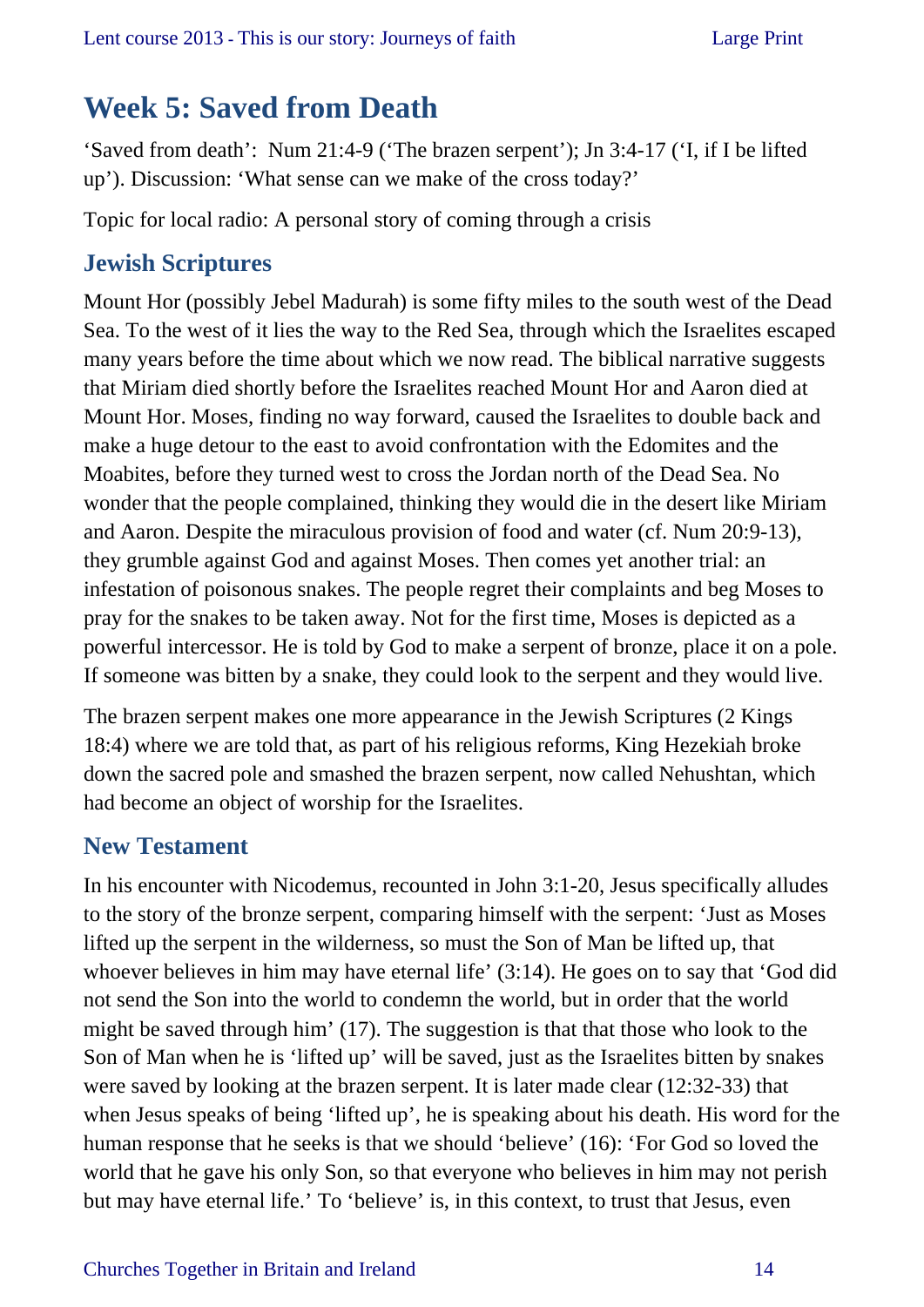though he is 'lifted up' in pain and humiliation, is the one who brings healing and salvation from sin. The Fourth Gospel speaks distinctively of the crucifixion as the moment of God's 'glory'. As Jesus approaches his arrest and condemnation, he speaks the events that are to come in terms of God's 'glory': 'The hour has come for the Son of Man to be glorified. Very truly, I tell you, unless a grain of wheat falls into the earth and dies, it remains just a single grain; but if it dies it bears much fruit.' (12:23-4; cf.  $17:1-5$ ).

### **The Church**

In the life of the church, snakes are associated with the 'serpent' of Genesis 3, who personifies the temptation to disobey God. Given the widespread human fear of snakes, this is understandable, but deeply unfair to snakes. Snakes are feared because they may be poisonous; they bring the threat of death. There is, perhaps, in Jesus's comparison of himself with the 'brazen serpent' the suggestion of his identification with poisonous evil – precisely for the purpose of healing. Like the brazen serpent, he assumes the form of evil, as a way of embracing the evil itself and bringing healing (cf. Phil 2:7-8). This is why Paul was determined to proclaim 'Christ crucified' to the Corinthians. For Paul, the cross – where Jesus is 'lifted up' as though he were a 'danger to society' – is central to the gospel message that he brings (1 Cor 1:17). It was this 'shock therapy', and this alone, that Paul believed could bring healing to the divided Corinthian church (1 Cor 2:2).

The legend that Patrick banished all snakes from Ireland, driving them into the sea, reflects the association of snakes with temptation. The snakes were said to have interrupted his forty-day fast – which could be taken as a dramatization of the snakes tempting him to do evil. They were driven into the sea – perishing in the water like the Egyptians who pursued the Israelites into the Red Sea.

### **Questions for discussion:**

- 1. Why do you think there is in the Jewish Scriptures such a horror of idolatry?
- 2. What, in the Fourth Gospel, is Jesus suggesting by comparing himself with the serpent?
- 3. Is there a spiritual sense in which human beings need healing today? If so, can you think of examples?
- 4. Where can we see 'the glory of God' now?
- 5. How can the story of the brazen serpent help us understand the crucifixion today?
- 6. Have legends like that of St Patrick banishing the snakes any value for us today?
- 7. Are there ways in which the members of your group can see the stories we have discussed this week reflected in their own journey of faith?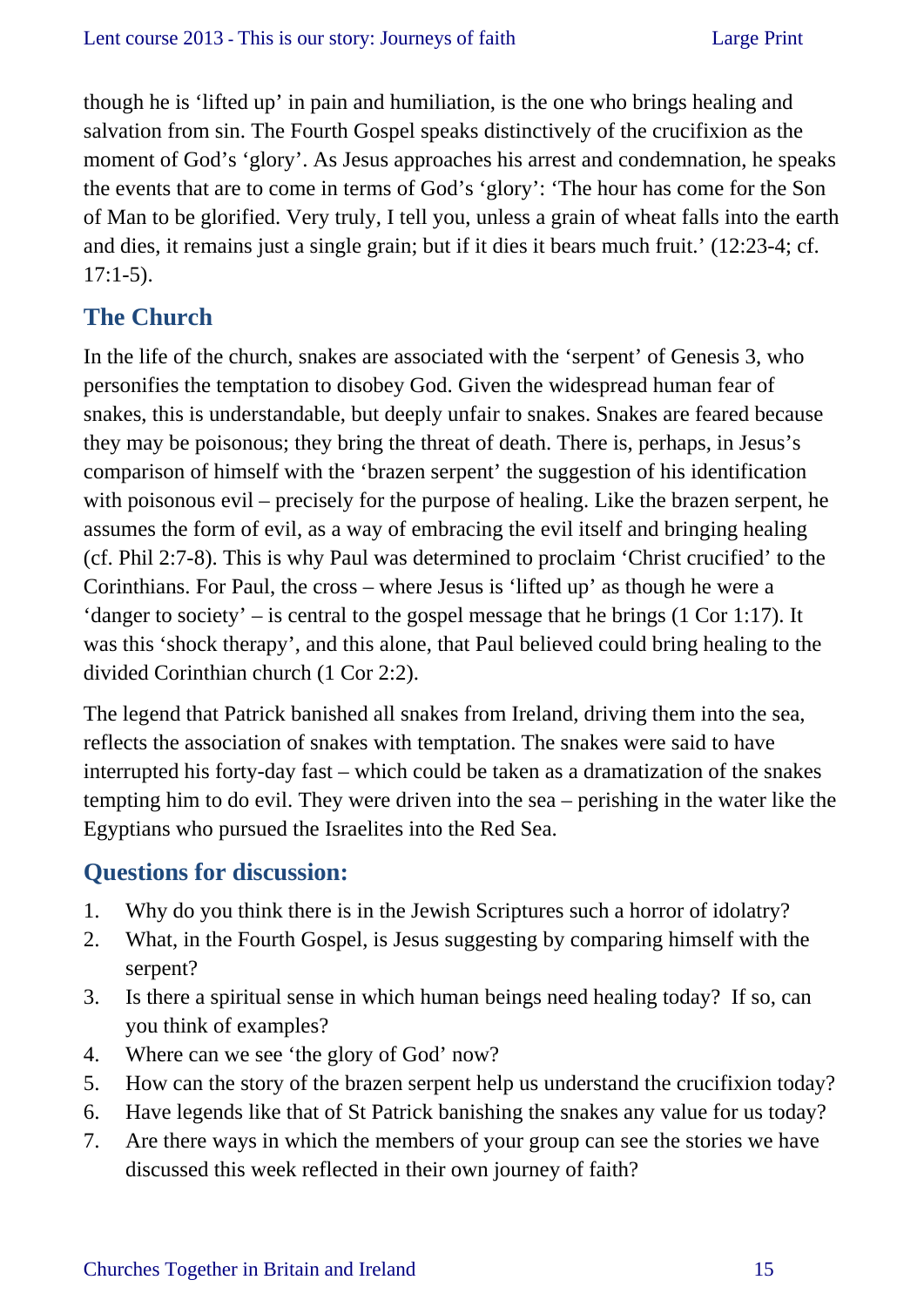### **Prayer**

Lord God, who gave us Jesus to rescue us from all that poisons human lives and destroys human relationships, as we look to him, 'lifted up' and suffering on the cross, may we find in him our health and our salvation, for his name's sake, Amen

### **Week 6: Living in Hope of the Promised Land**

'Living in Hope of the Promised Land': Deut 34:1-12 ('I have let you see with your eyes but you shall not cross over there'); Lk 19:28-40 ('Blessed is the king who comes in the name of the Lord'). Discussion: 'Can dying be seen as arrival at the promised land?'

Topic for local radio: A personal story of coming close to death and a second chance

### **Jewish Scriptures**

The vision of the promised land that is granted to Moses is a vision from the southeast. Moses looks across the river Jordan to the west. He looks not only into the land, but also into the future. He sees the land as it will be when the Israelites have taken Jericho, and have spread northwards to the east and west of the Jordan and filled all the land.

Gilead is to the north, east of the Jordan; Naphtali is to the north and includes the laternamed Sea of Galilee; Dan takes in the territory even further north; the land of Manasseh and Ephraim stretches north and west as far as the Mediterranean sea; Judah includes the land immediately to the west of the Jordan; the Negeb is the desert to the south-west, stretching towards Egypt. Jericho is on the plain by the Dead Sea, to the west of the Jordan, as Zoar may have been before it disappeared.

 Moses' vision is one of completeness: the complete fulfilment of God's promise to Abraham, Isaac and Jacob (cf. Gen 12:1-3; 13:14-17; 17:8; 26:3-4; 35:12). Like Abraham, Isaac and Jacob, Moses does not see the fulfilment of the promise. Before he dies, he is able to look into the future: to see how the journey of faith through which he has led the Israelites for forty years will be completed.

 At this point, he must leave that fulfilment to God. He must accept God's will for himself – which is that it is time for him to die – and for his people – that it is time for them to face the huge new challenge of entry into the land of Canaan. The leadership of the Israelites will now pass to Joshua. Moses's lifework is done. The Book of Deuteronomy ends by summing up Moses' unique place in the history of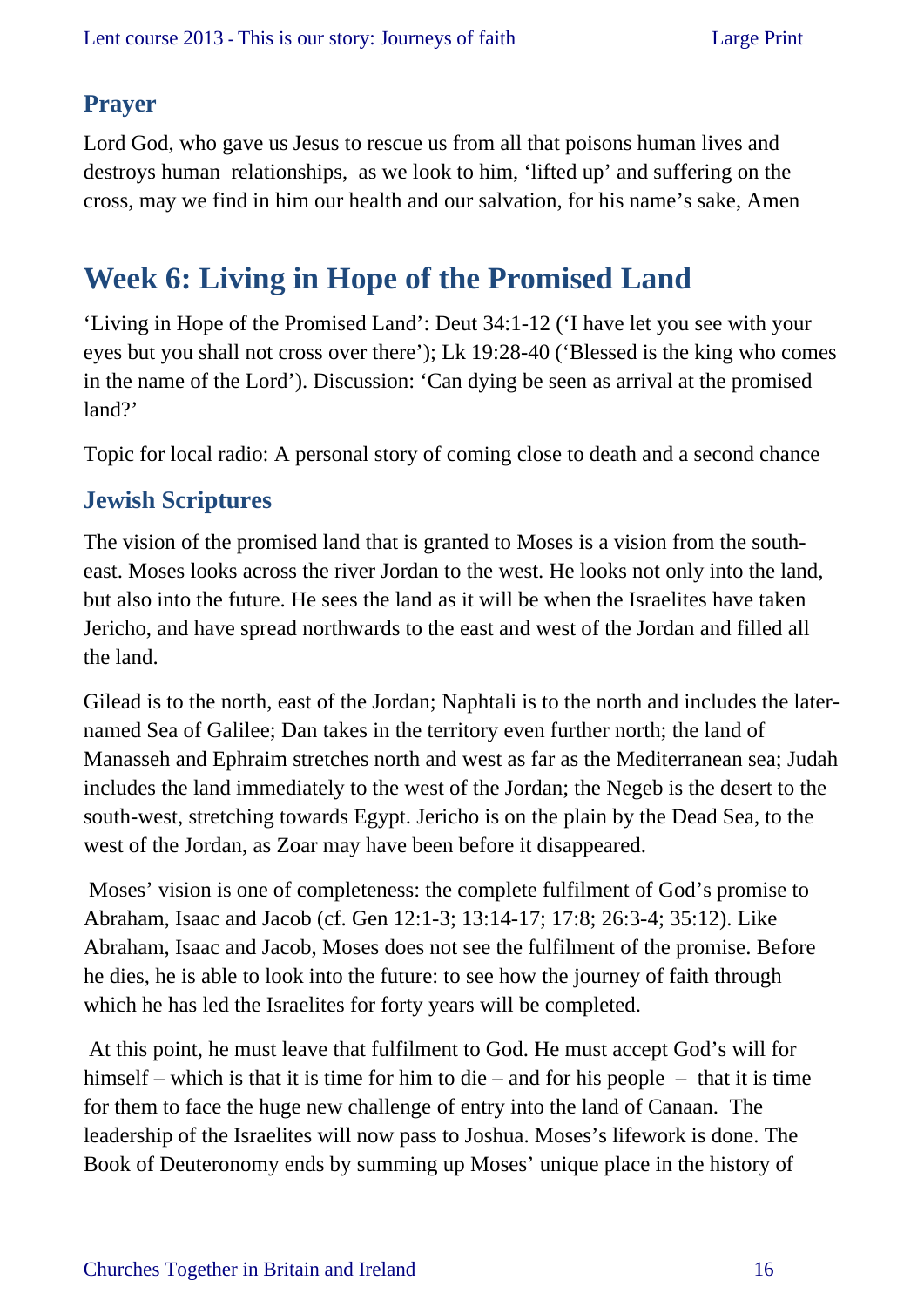Israel: he is the one prophet whom, it is said, 'the Lord knew face to face': the Lord spoke with him, 'as a man speaks to a friend' (cf. Exod. 33:11).

### **New Testament**

In the long drawn-out conquest of the promised land, the moment when it could really be said the Israelites had established themselves was when they took over the city that became Jerusalem (1 Chron 11:4-9). This was the place where the tabernacle finally came to rest and was eventually replaced by Solomon's temple. Jerusalem (meaning 'city of peace') was the place where God 'made his name to dwell' (cf. Dt 12:10-11) and where the worship of the Israelites was centralised. It was also the place where the great kings of a united Israel – David and Solomon – had their residence. The entry of Jesus into Jerusalem, riding on a donkey (a sign of peace), rather than on a warhorse must have evoked memories of the great king David, joyfully entering Jerusalem with the Ark of the Covenant (2 Sam 6:15) and so making it both a uniquely 'holy' city and his own capital. Hundreds of years later, Jesus is seen as an unlikely king coming in peace to his capital city, to a rapturous popular welcome. Shortly after this, he will be crucified under a sign written in Hebrew, Latin and Greek (Jn 19:20; cf. Lk 23:38), so that all in Jerusalem may read these telling words, 'Jesus of Nazareth, the King of the Jews.'

In Luke's Gospel, the greeting 'Peace in heaven and glory in the highest heaven' evokes memories of the song sung by the heavenly host to welcome the birth of Jesus: 'Glory to God in the highest heaven, and on earth peace among those whom he favours' (2:14). Jesus brings peace to Jerusalem (cf. 41), in a totally unexpected sense. When he enters the city like a king, the crowds cry out 'Blessed is the king who comes in the name of the Lord! Peace in heaven, and glory in the highest heaven.' (19:38; cf. Ps 118:26). Yet the peace Jesus brings can only as yet be discerned in faith: by looking into the future, to the establishment of the coming kingdom of God.

### **The Church**

The imagery of the promised land and the imagery of Jerusalem captivated the imagination of Christian writers, even within the New Testament. The writer of the Epistle to the Hebrews traces the biblical narrative from the creation through to the conquest of the promised land: speaking of Abraham, Isaac and Jacob, he says: 'these all died in faith without receiving the promise'; they were 'seeking a homeland' … 'they desire a better country, that is a heavenly one.' (Hebr 11:13-16). What was true of the patriarchs was true of Moses (23-8) and of those who came after him. The 'promised land' is, for Christians, a picture of heaven.